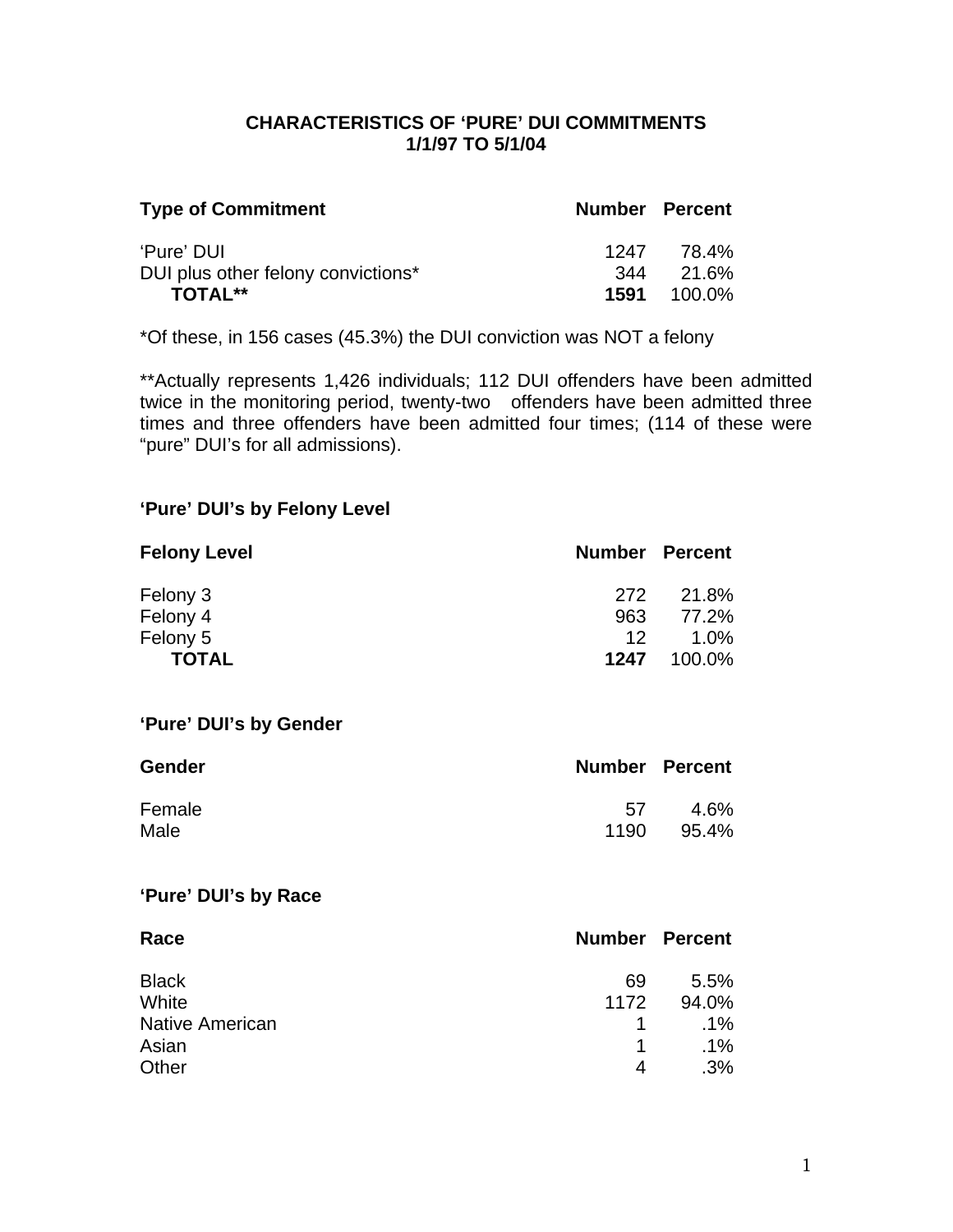# **'Pure' DUI's by Age at Commitment**

| <b>Age at Commitment</b> | <b>Number</b> | <b>Percent</b> |
|--------------------------|---------------|----------------|
| 25 and under             | 63            | 5.1%           |
| 26 to 30                 | 181           | 14.5%          |
| 31 to 35                 | 243           | 19.5%          |
| 36 to 40                 | 312           | 25.0%          |
| 41 to 45                 | 260           | 20.9%          |
| 46 to 50                 | 116           | 9.3%           |
| Over 50                  | 72            | 5.8%           |

| Range = $19$ to $77$ | Median = $38$ |
|----------------------|---------------|
| Mean $= 37.8$        | Mode $= 38$   |

# **'Pure' DUI'S by Security Classification**

| <b>Security Level</b>                | <b>Number Percent</b> |       |
|--------------------------------------|-----------------------|-------|
| Level 1-A                            | 68                    | 5.5%  |
| Level 1-B                            | 934                   | 74.9% |
| Level 2                              | 129                   | 10.3% |
| Level $3^*$                          | 116                   | 9.3%  |
| *Includes inmates still in reception |                       |       |

## **'Pure' DUI's by County of Commitment**

| <b>County of Commitment</b> | <b>Number</b> | <b>Percent</b> |
|-----------------------------|---------------|----------------|
| Cuyahoga                    | 98            | 7.9%           |
| Summit                      | 98            | 7.9%           |
| <b>Stark</b>                | 87            | 7.0%           |
| Hamilton                    | 75            | 6.0%           |
| Franklin                    | 72            | 5.8%           |
| Lorain                      | 56            | 4.5%           |
| Clermont                    | 47            | 3.8%           |
| <b>Butler</b>               | 46            | 3.7%           |
| Lake                        | 35            | 2.8%           |
| Warren                      | 30            | 2.4%           |
| Portage                     | 28            | 2.2%           |
| <b>All Other Counties</b>   | 575           | 46.1%          |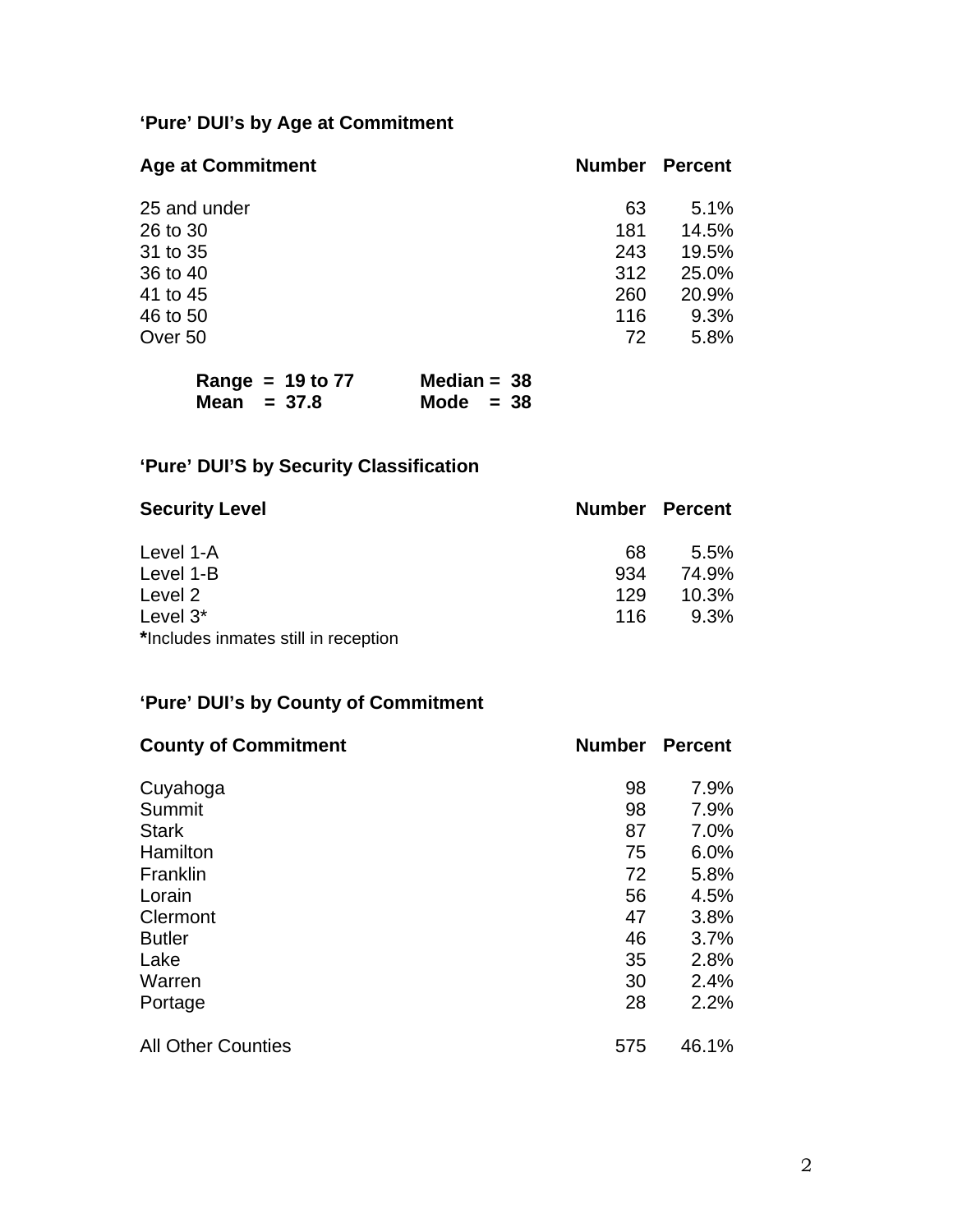## **'Pure' DUI's by Current Status**

| <b>Current Status</b>                                                            | <b>Number</b> | <b>Percent</b> |
|----------------------------------------------------------------------------------|---------------|----------------|
| <b>Currently Incarcerated</b>                                                    | 246           | 19.7%          |
| <b>Judicial Release</b>                                                          | 196           | 15.7%          |
| <b>Released under PRC</b>                                                        | 603           | 48.4%          |
| Released to Appeal Bond                                                          | 4             | $.3\%$         |
| <b>Furlough (Transitional Control)</b>                                           | 36            | 2.9%           |
| <b>Vacated Sentence</b>                                                          | 10            | .8%            |
| <b>Court Order</b>                                                               | 10            | .8%            |
| Death of Inmate                                                                  | 5             | .4%            |
| Released at Expiration of Prison Term <sup>*</sup>                               | 137           | 11.0%          |
| *Polograd without post release control: of the 67 releases in 2004 50 were evoir |               |                |

\*Released without post-release control; of the 67 releases in 2004, 50 were expiration of prison term (66.7%), compared with eight inmates released onto PRC (seven of whom had successfully completed the IPP sentence reduction program).

## **'Pure' DUI's by Length of Sentence (in months)**

|     | <b>Number Percent</b> |
|-----|-----------------------|
| 24  | 1.9%                  |
| 178 | 14.3%                 |
| 146 | 11.7%                 |
| 357 | 28.6%                 |
| 137 | 11.0%                 |
| 111 | 8.9%                  |
| 141 | 11.3%                 |
| 54  | 4.3%                  |
| 0   |                       |
| 58  | 4.7%                  |
| 27  | 2.2%                  |
| 14  | 1.1%                  |
|     |                       |

| Mode | $= 12$ months        |
|------|----------------------|
|      | Median $= 12$ months |

**Mean = 16.0 months** 

## **'Pure' DUI's by Number of Prior Incarcerations**

| <b>Number of Prior Incarcerations</b> |     | <b>Number Percent</b> |
|---------------------------------------|-----|-----------------------|
| <b>None</b>                           | 741 | 59.4%                 |
| One                                   | 285 | 22.9%                 |
| Two                                   | 133 | 10.7%                 |
| Three or more                         | 88. | <b>7.1%</b>           |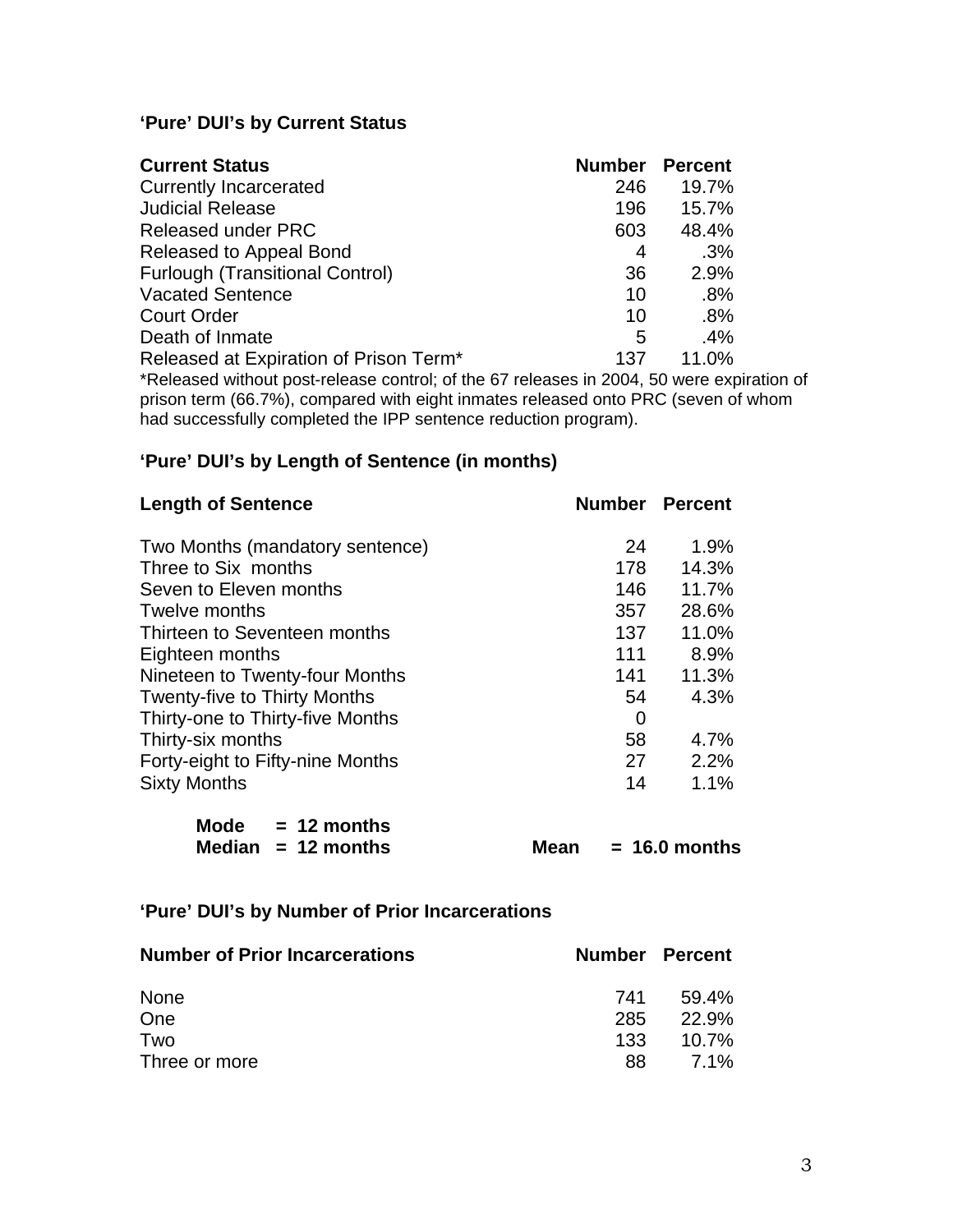## **'Pure' DUI's Currently Incarcerated by Parent Institution\* (5/1/04)**

|                                                       |                |                | # in           |
|-------------------------------------------------------|----------------|----------------|----------------|
| <b>Institution</b>                                    | <b>Number</b>  | <b>Percent</b> | Camp           |
| <b>Allen Correctional Institution</b>                 | 4              | 1.6%           |                |
| <b>Belmont Correctional Institution</b>               | $\overline{7}$ | 2.8%           | 1              |
| <b>Chillicothe Correctional Institution</b>           | 11             | 4.5%           |                |
| <b>Corrections Reception Center</b>                   | 15             | 6.1%           |                |
| <b>Franklin Pre-Release Center</b>                    | $\overline{4}$ | 1.6%           |                |
| <b>Grafton Correctional Institution</b>               | 5              | 2.0%           |                |
| <b>Hocking Correctional Institution</b>               | $\overline{2}$ | .8%            |                |
| <b>Lake Erie Correctional Institution</b>             | $\overline{2}$ | .8%            |                |
| <b>Lebanon Correctional Institution</b>               | $\overline{4}$ | 1.6%           | $\overline{4}$ |
| <b>London Correctional Institution</b>                | 9              | 3.6%           |                |
| <b>Lorain Correctional Institution</b>                | 19             | 7.7%           |                |
| <b>Madison Correctional Institution</b>               | 3              | 1.2%           |                |
| <b>Mansfield Correctional Institution</b>             | 5              | 2.0%           | 3              |
| <b>Marion Correctional Institution</b>                | 1              | .4%            |                |
| <b>Noble Correctional Institution</b>                 | 8              | 3.3%           |                |
| <b>North Central Correctional Institution</b>         | $\overline{7}$ | 2.8%           |                |
| <b>North Coast Correctional Treatment Facility</b>    | 109            | 44.3%          |                |
| Northeast Pre-Release Center                          | $\overline{2}$ | .8%            |                |
| Ohio Reformatory for Women                            | $\overline{7}$ | 2.8%           |                |
| <b>Ohio State Penitentiary</b>                        | 1              | .4%            | 1              |
| <b>Pickaway Correctional Institution</b>              | 8              | 3.3%           |                |
| <b>Richland Correctional Institution</b>              | $\overline{2}$ | .8%            |                |
| <b>Ross Correctional Institution</b>                  | 5              | 2.0%           | 1              |
| Southeastern Correctional Institution                 | 3              | 1.2%           |                |
| <b>Toledo Correctional Institution</b>                | $\mathbf 1$    | .4%            | 1              |
| <b>Trumbull Correctional Institution</b><br>$N = 246$ | $\overline{2}$ | .8%            |                |
|                                                       |                |                |                |

\*Includes inmates out to court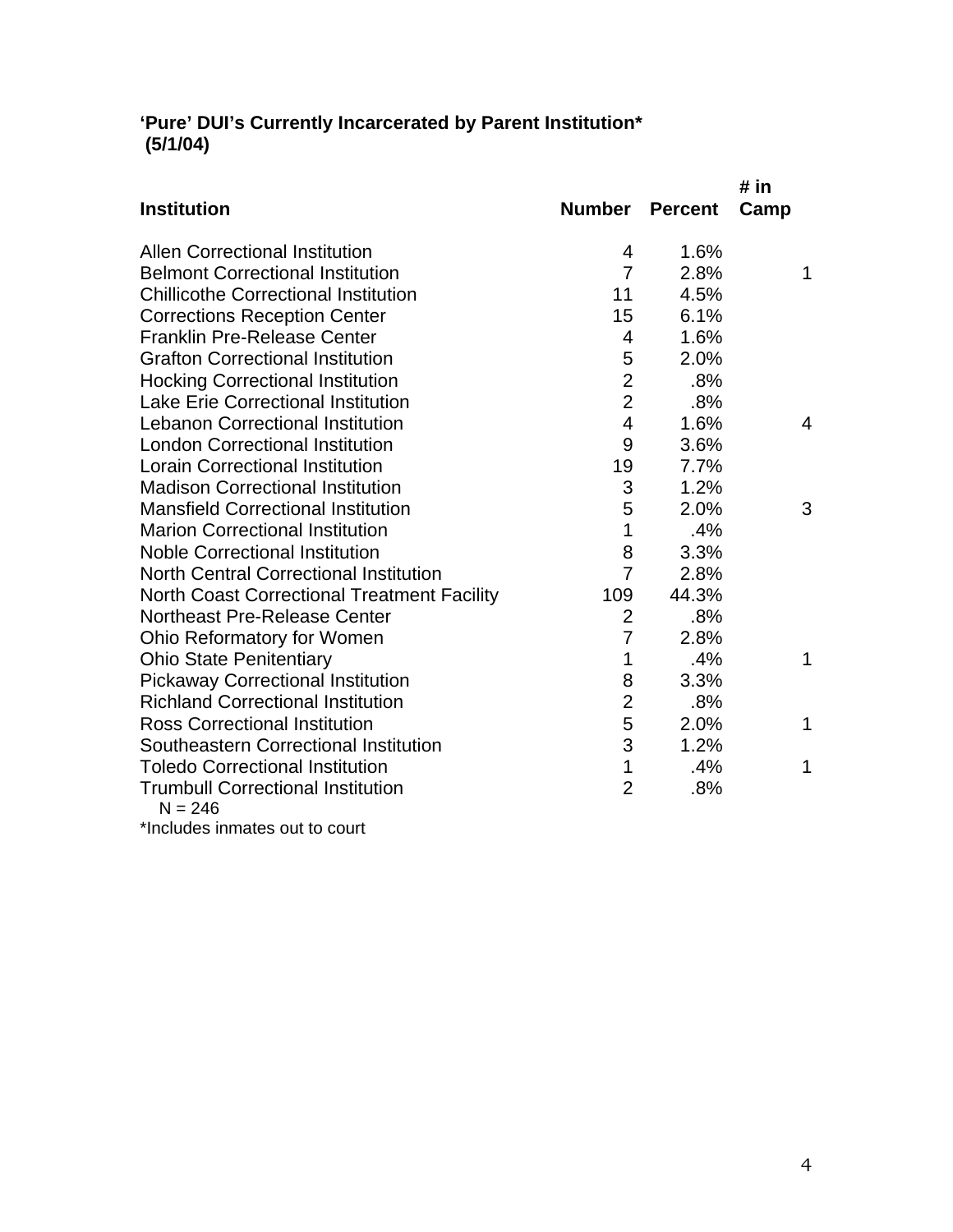## **'PURE' DUI OFFENDERS COMPARISON OF SELECTED RELEASE TYPES DEMOGRAPHICS AND TIME SERVED/TIME SAVED VARIABLES 5/1/04**

| <b>Variables</b>                                                      | <b>Release Types</b>        |                         |                                            |                              |                            |              |  |
|-----------------------------------------------------------------------|-----------------------------|-------------------------|--------------------------------------------|------------------------------|----------------------------|--------------|--|
|                                                                       |                             | Post-Release<br>Control | <b>IPP</b> with<br>Post-Release<br>Control |                              | <b>Judicial</b><br>Release |              |  |
|                                                                       | N                           | $\%$ *                  | N                                          | $\%$ *                       | N                          | $\%$ *       |  |
| <b>Total</b>                                                          | 403                         |                         | 198                                        |                              | 196                        |              |  |
| Race:<br>White<br>African-American<br><b>Native American</b><br>Other | 382<br>19<br>$\overline{2}$ | 94.8<br>4.7<br>.5       | 189<br>6<br>1<br>$\overline{2}$            | 95.5<br>3.0<br>$.5\,$<br>1.0 | 187<br>9                   | 95.4<br>4.6  |  |
| Gender:<br>Male<br>Female                                             | 391<br>12                   | 97.0<br>3.0             | 198                                        | 100                          | 174<br>22                  | 88.8<br>11.2 |  |
| Age:<br>Mean<br>Median<br>Range                                       | 37.6<br>37.0<br>20-63       |                         | 37.9<br>38.5<br>$21 - 65$                  |                              | 37.0<br>37.0<br>21-69      |              |  |
| <b>Commitment County:</b><br>Major Urban**<br><b>All Others</b>       | 184<br>219                  | 45.6<br>54.4            | 68<br>130                                  | 34.3<br>65.7                 | 62<br>134                  | 31.6<br>68.4 |  |

\*Column totals = 100%

\*\*Cuyahoga, Franklin, Hamilton, Lucas, Montgomery, Stark and Summit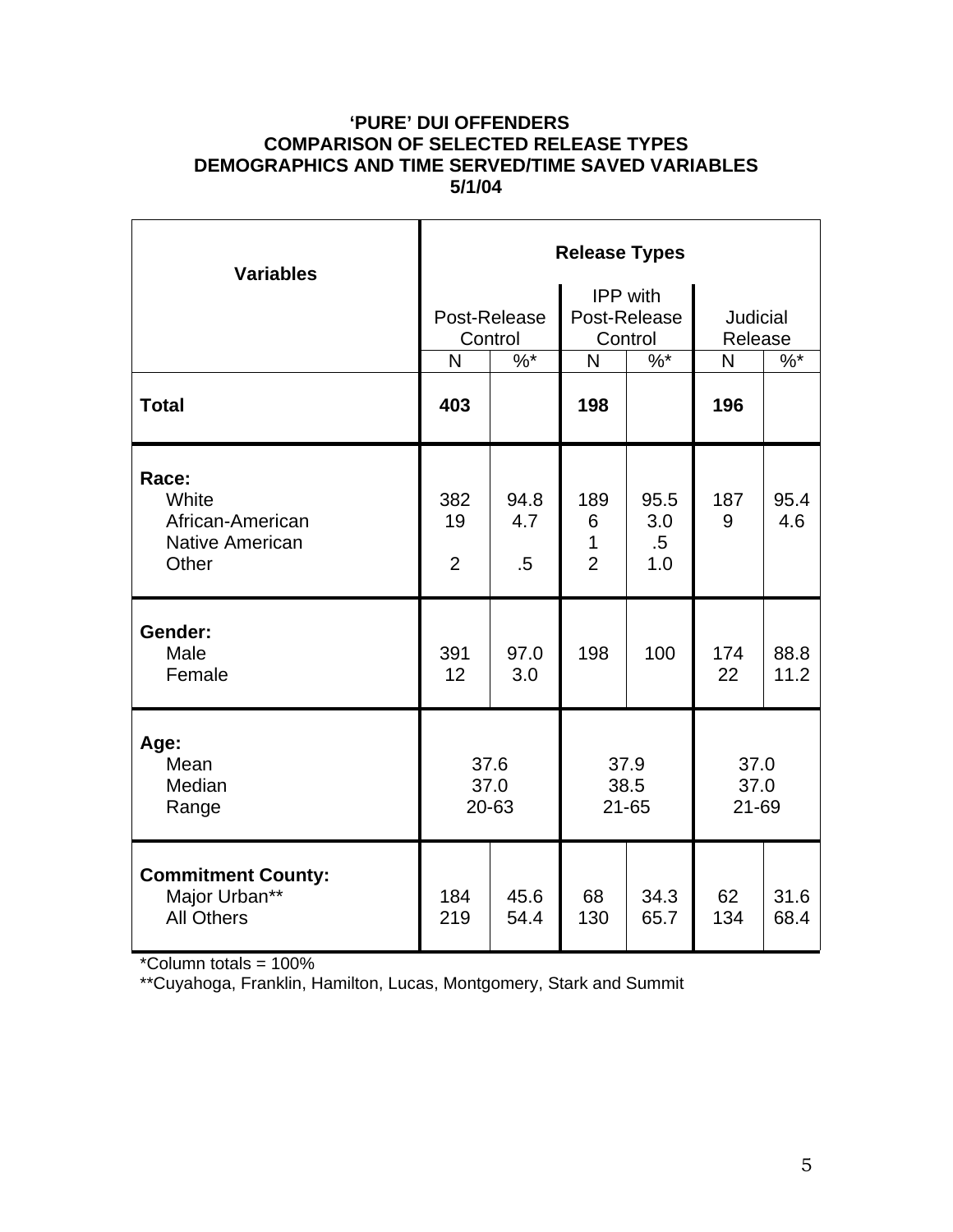|                                                                                        | <b>Release Types</b>     |                              |                                            |                            |                            |                            |
|----------------------------------------------------------------------------------------|--------------------------|------------------------------|--------------------------------------------|----------------------------|----------------------------|----------------------------|
| <b>Variables</b>                                                                       | Post-Release<br>Control  |                              | <b>IPP</b> with<br>Post-Release<br>Control |                            | Judicial<br>Release        |                            |
|                                                                                        | $\overline{\mathsf{N}}$  | $\frac{0}{0}$                | N                                          | $\frac{0}{0}$              | N                          | $\%$                       |
| <b>Sentence Length:</b><br>Mean<br>Median<br>Range                                     | 10.8<br>12.0<br>$2 - 36$ |                              | 18.4<br>15.0<br>$6 - 48$                   |                            | 16.8<br>15.0<br>$2 - 60$   |                            |
| <b>Number of Priors:</b><br><b>None</b><br>One<br>Two<br>Three or More                 | 223<br>97<br>42<br>41    | 55.3<br>24.1<br>10.4<br>10.2 | 132<br>50<br>13<br>3                       | 66.7<br>25.3<br>6.6<br>1.5 | 133<br>36<br>18<br>9       | 67.9<br>18.4<br>9.2<br>4.6 |
| <b>Time Served (Months):</b><br>Mean<br>Median<br>Range                                | 8.4<br>7.8<br>$0 - 44.7$ |                              | 5.5<br>5.0<br>4.0-19.8                     |                            | 5.0<br>3.4<br>$.3 - 28.7$  |                            |
| <b>Time Saved through Early</b><br><b>Release (Months):</b><br>Mean<br>Median<br>Range | N/A                      |                              | 11.9<br>7.5<br>$0 - 42.5$                  |                            | 11.3<br>9.2<br>$.2 - 48.8$ |                            |

 $*$ Column totals = 100%